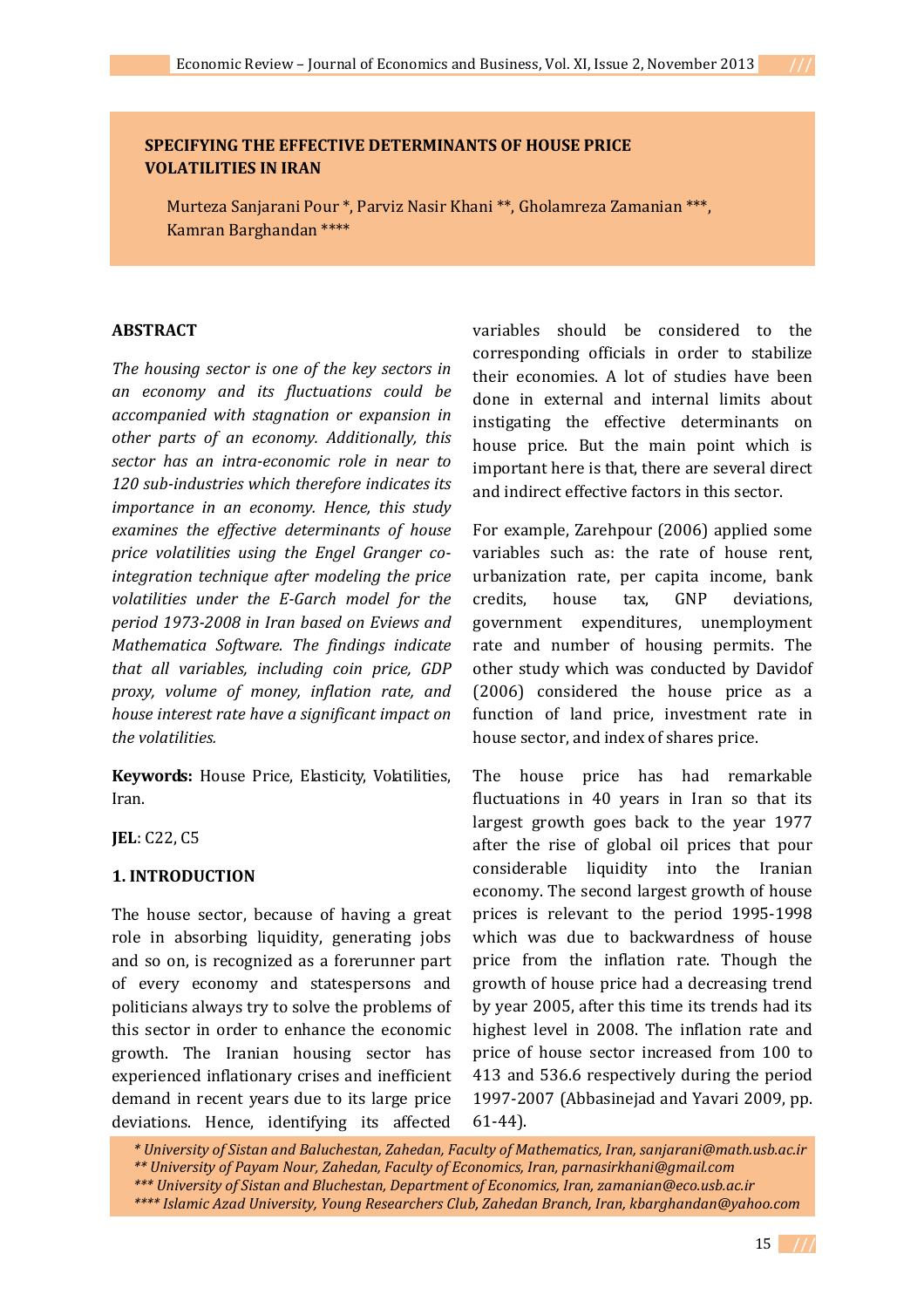Hence, this study looked for the main factors of house price volatilities by modeling the volatilities under the E-Garch model and using the Engel co-integration approach in order to measure the level of the its importance besides their symptoms on the volatilities over the period 1973-2008.

### **2. THEORETICAL BASIS**

#### **Household per capita income**

Theoretically the rise of per capita income shifts the household budget line to right and increases demand of house commodity (consumption demand). On the other hand, the rise of the income leads to increased demand of house as a capital commodity. With respect to the Keynesian theory, the rise of income increases marginal propensity of saving so that it is expected to enhance household tendency to invest. The house market as an appropriate location can absorb some parts of these investments for households. The investments could have a significant impact on the supply side of house market through constructing and building by the private sectors or households (Jafari Samimi et al. 2007, pp. 33).

#### **Oil revenues**

Importance of the oil sector as an integral part of the Iranian economy has had a considerable role in both stagnation and expansion periods. According to the Dutch disease it can be said that there are three main reasons of a positive oil shock existence in the increase of relative prices of non-tradable goods and commodities such as houses than of tradable goods. Firstly, people's need for tradable goods is fulfilled through import while this cycle is not common for non-tradable commodities such as houses. Thus, the employed workers of such markets, housing, industries and services, move toward the oil sector which has more returns. Secondly, increase of nominal and real wages in the oil sector causes to raise the total costs of house construction, which

consequently results in the increase in the house price. Thirdly, when these higher profits and wages happen in the oil sector, then it is caused to shift these changes in some markets such as housing and increases its expenditures. In other words, the inflation caused from total expenditures increment is compensated through imports in tradable sector while the compensation does not happen in non-tradable sector by imports. Hence, the intensity of the house price increase is exacerbated (Abbasinejad and Yavari 2009, pp. 62-68).

#### **Alternative Markets of House Commodity**

Financial markets and some assets like foreign currency, and gold are substitutes of house commodity. The price change of any of these alternatives can shift demand of house commodity and investors portfolio (Gholizade and Kamyab 2008, pp.58).

#### **Inflation**

Since inflation generates uncertainty for resource allocation, it can be considered as the main variable among the nominal variables. There are various views about inflation and its definition in the relevant literature. Uncertainty of future prices leads to interruption in policy making for investment and saving, because of incorrect prediction of real and nominal values (Mohammadi & Taleblo, 2010). The rise of public price levels has different effects: its negative effect decreases people purchasing power and its positive effect works in a manner that when the households see that the flow of price rates is volatile they decide to stabilize their assets and look for opportunities that have more return rate of capital. Thus, investment in house sector may be one of these opportunities (Abbasinejad and Yavari, 2009).

## **Liquidity**

Liquidity shocks are one of the stimulus factors of financial assets that cause financial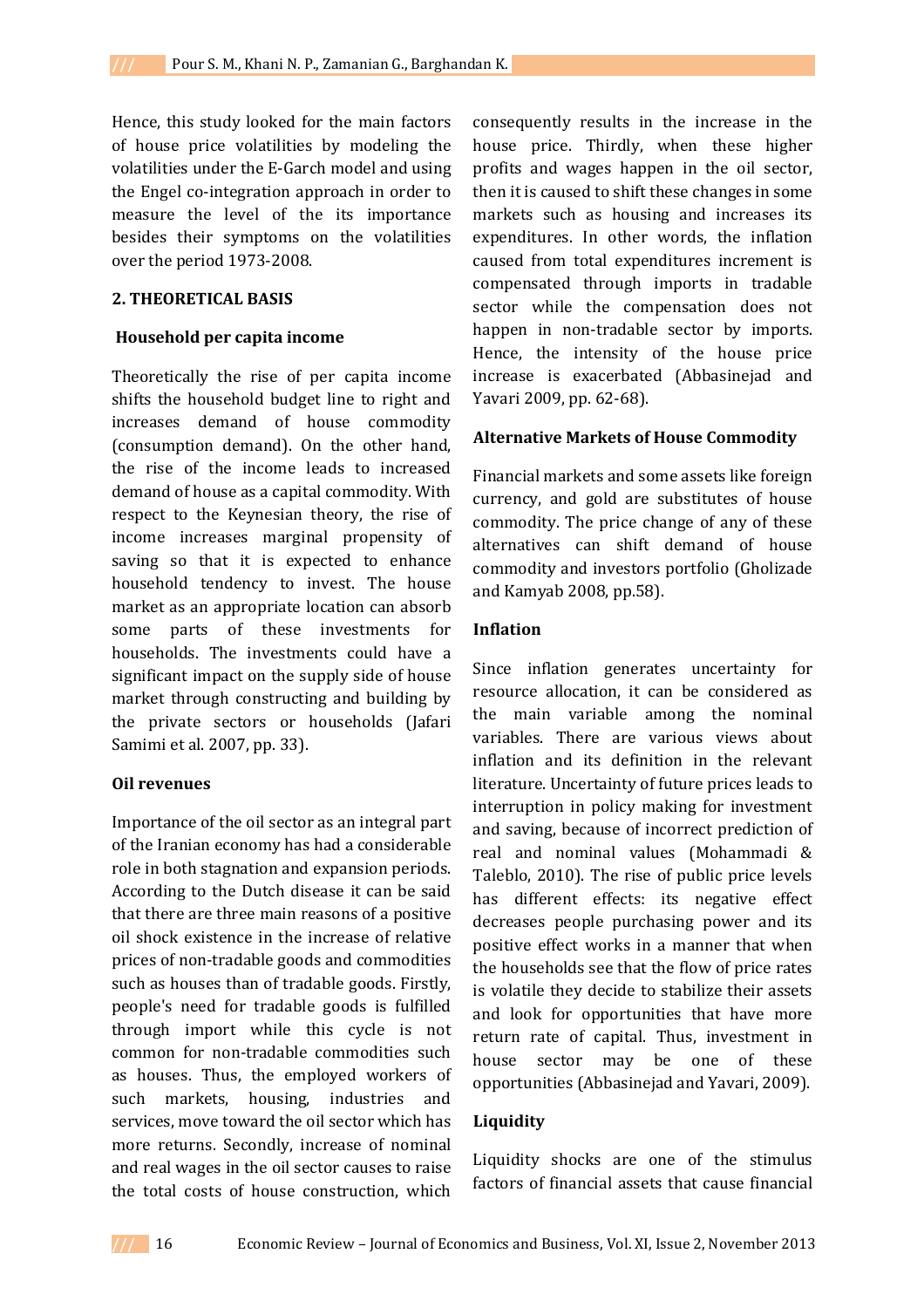instability. Therefore, allocating appropriate volume of money given the need of society is an important issue that monetarism theories consider positive relationship between volume of liquidity and price of property and particularly price bubbles of the property (Gholizade and Kamyab 2008, 56).



Figure 2.1. Trend of logarithm of House price and Volume of Money (M2) indices in Iran during the period

## **3. THE LITERATURE REVIEW**

Naji et al. (2010), using the GARCH model and employing the Johansen-Josilous approach in order to estimate the model coefficients, found that volume of money, Consumer Price Index (CPI), GDP and exchange rate have a significant impact on the volatilities in the long run.

Bonnie (1998), using the vector auto regressive technique, examined the effect of four key macroeconomic variables on the housing sector nationally and regionally. The results from decomposing the volatilities variance show that the macroeconomic elements, especially employment rate and interest rent rate of housing sector, have a significant impact on the volatilities.

Lastrapes (2002), by using the general equilibrium pattern, tried to appraise the dynamic reflect of house price relative to the shocks of supply of money. Finally he confirmed a positive and significant effect on the volatilities.

Neukirchen and Lange (2002), investigated the impact of some macroeconomic variables such as long run interest rate, household income, gross domestic products, exchange rate, and population in increasing the price of house sector. His findings demonstrate that population deviations have the biggest impact on the house price while the interest rates are not effective paradigms for explaining the increase in the house price.

Ortok and Terrones (2005) studied the dynamic traits of international house price, interest rates, and macroeconomic variables in the industrialized countries. Their results show that although the macroeconomic variables, including investment and consumption at the house sector don not have an effect on the house price volatilities but the house price has a significant impact on the macroeconomic variables.

Selim (2008) by employing two artificial neural networks and hypothetically examined the main determinants of house sector in the Turkish urban and rural areas. He found that water system, size of rooms, local traits, pool and housing type have a significant effect on the house price. Moreover, he claimed that artificial neural networks approach is the best model to forecast the Turkish house price.

Gimeno and Martinez-Carrascal (2010), attempted to study the relationship between the house price and house mortgages in Spain according to the VECM model. Their estimates state that two respective variables have a correlated relationship to each other in the long run.

### **4. EMPIRICAL RESULTS**

#### **Modeling volatilities**

Examining the stationary level of main variable, house price, is the first step before modeling the volatilities. The results gained from the Augmented Dickey Fuller (ADF) test; show that it is stationary after the first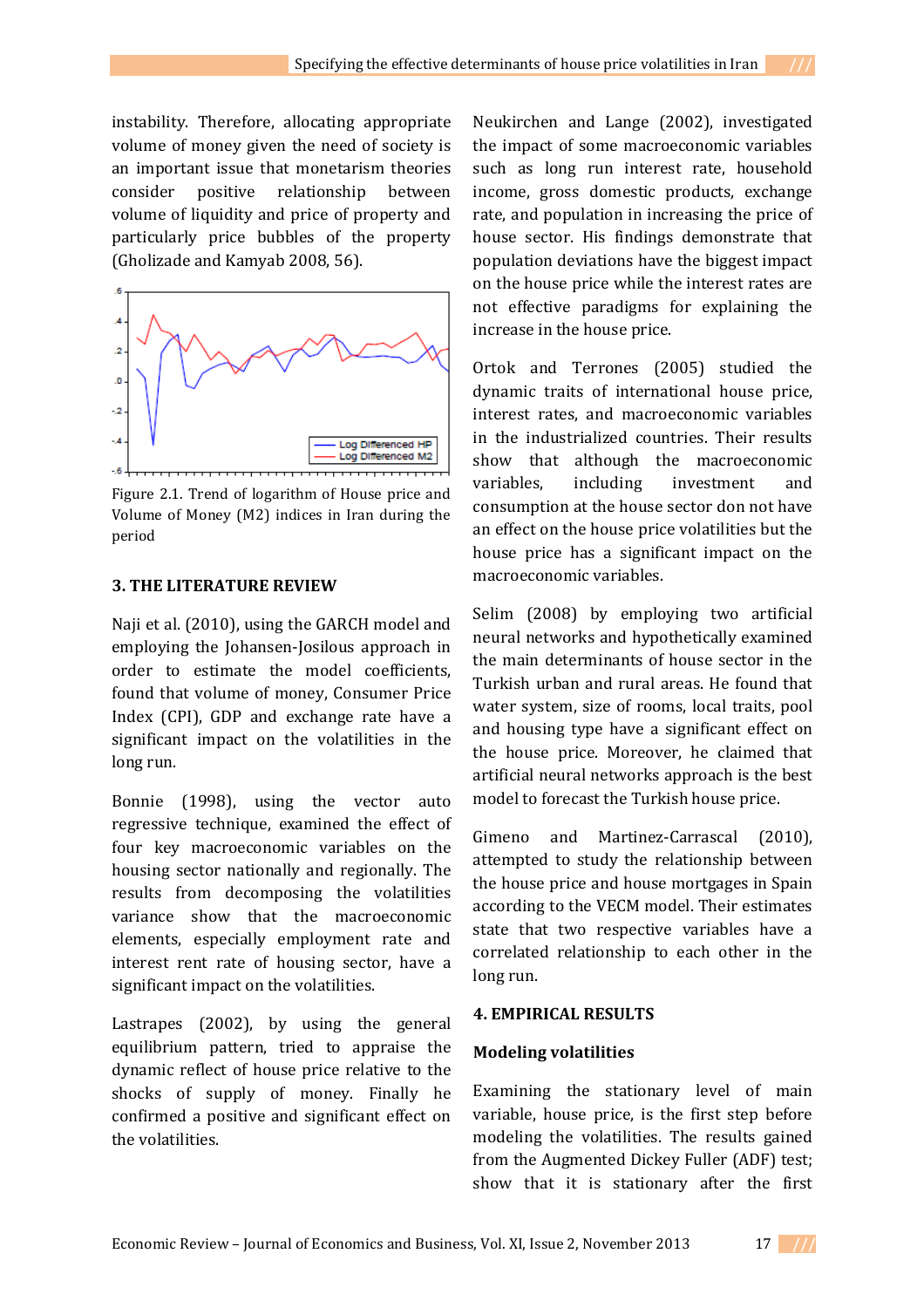difference with both intercept and trend at 0.05 significant level.

The two mean and variance equations of house price volatility are specified as follows:

#### Mean equation:

*(1)*   $hpi = c_1 + c_2 hpi (-1) + c_3 hpi (-2) + c_4 hpi (-3) + c_5 v (-1) + u_t$ 

## and Variance equation:

*(2)*   $log(garch) = c_6 + c_7 \left| e(-1) / (\sqrt{garch(-1)})^2 \right| + c_8 \left| e(-2) / (\sqrt{garch(-2)})^2 \right|$  $+c_9e(-1)/(\sqrt{garch(-1)})^2 + c_{10}\log garch(-1)$ 

Where *hpi* is the house price; *vt* is the first lag of residual; *garch* is the housing sector volatilities; term *e* indicates the residual component of model. Thus, in order to quantify these volatilities under the E-GARCH model, the following output of E-views is shown:

Table 4.1. Quantifying the Housing sector volatilities under the E-GARCH Model

| Variable                                                                                                                                | Coefficient                                                                         | Std. Error                                                                                                                           | z-Statistic                                                 | Prob.                                                                |  |
|-----------------------------------------------------------------------------------------------------------------------------------------|-------------------------------------------------------------------------------------|--------------------------------------------------------------------------------------------------------------------------------------|-------------------------------------------------------------|----------------------------------------------------------------------|--|
| с<br>AR(1)<br>AR(2)<br>AR(3)<br>MA(1)                                                                                                   | 15.46333<br>0.448116<br>0.252297<br>0.278785<br>$-0.322820$                         | 23.91319<br>0.111508<br>0.075550<br>0.098040<br>0.161308                                                                             | 0.646644<br>4.018680<br>3.339479<br>2.843578<br>$-2.001272$ | 0.5179<br>0.0001<br>0.0008<br>0.0045<br>0.0454                       |  |
| Variance Equation                                                                                                                       |                                                                                     |                                                                                                                                      |                                                             |                                                                      |  |
| C(6)<br>C(7)<br>C(8)<br>C(9)<br>C(10)                                                                                                   | 0.298060<br>1.031635<br>$-1.259251$<br>0.306743<br>0.967691                         | 2.89E-05<br>0.028190<br>0.001545<br>0.149306<br>0.021353                                                                             | 10323.10<br>36.59516<br>$-815.1264$<br>2.054458<br>45.31854 | 0.0000<br>0.0000<br>0.0000<br>0.0399<br>0.0000                       |  |
| R-squared<br>Adjusted R-squared<br>S.E. of regression<br>Sum squared resid<br>Log likelihood<br><b>F-statistic</b><br>Prob(F-statistic) | 0.402440<br>0.306404<br>6.407533<br>2299.163<br>$-136.0658$<br>4.190497<br>0.000356 | Mean dependent var<br>S.D. dependent var<br>Akaike info criterion<br>Schwarz criterion<br>Hannan-Quinn criter.<br>Durbin-Watson stat |                                                             | 7.466667<br>7.693740<br>4.426235<br>4.758001<br>4.557332<br>2.773888 |  |

# **Applying the Engel Granger Co-integration Approach**

At this part of the study, in order to specify the main determinants of the house price volatilities, we applied the Engel Granger cointegration approach because all variables were stationary at the first difference. Additionally, because the stationary order of residuals terms is zero, thus the co-integration

approach is offered. Eventually the model is specified and estimated as bellow:

$$
\text{(3)}\\ \text{VOL}_{i} = C_{0} + C_{1}COIN_{t} + C_{2}M2_{t} + C_{3}GDP_{t} + C_{4}H_{\text{rater}} + C_{5}INF_{t} + U_{t}
$$

Table 4.2. Estimating the model coefficient under the Engel Granger Co-integration Approach

| <b>Variable</b> | Coefficient | t-statistic | prob   |
|-----------------|-------------|-------------|--------|
|                 | 28.28938    | 2.77920     | 0.0098 |
| <b>COIN</b>     | $-0.647056$ | $-8.628177$ | 0.0000 |
| M <sub>2</sub>  | 0.26        | 3.721892    | 0.0009 |
| <b>GDP</b>      | $-0.288417$ | $-2.843948$ | 0.0084 |
| <b>INF</b>      | 1.661492    | 1.895837    | 0.0687 |
| Hrate           | $-1.079087$ | $-2.991212$ | 0.0059 |

*Source: Author's findings.* 

As it is seen in the Table 4.2, the coin, M2, GDP, INF and Hrent indicators have a significant impact on the house price volatilities under their gained probabilities values. Coin price variable as a substitute commodity of house commodity indicates that where its value increases 1 percent, it is caused to decline house volatilities about 0.647 percent on average. Volume of money proxy is the second investigated variable; its value indicates that where this proxy inclines 1 percent, it raises the volatilities about 0.26 percent on average directly. The relationship between the volatilities and GDP proxy is negative so that when the Iranian economic growth increases, it means high rate of house production, and as a result lower price and finally little volatilities. As it is shown, the symptom of inflation rate variable relative to the volatilities is positive and significant so as where the inflation rate rises 1 percent it lets volatilities to be extended near to 1.66 percent on average directly. Eventually, the sign of house interest rate to the volatilities is negative and significant. In other words, where the rate increases, it sparks the house price volatilities close to 1.07 percent on average.

### **5. CONCLUSION AND RECOMMENDATIONS**

This study attempted to examine the effective determinants of house price volatilities using the Engel Granger co-integration technique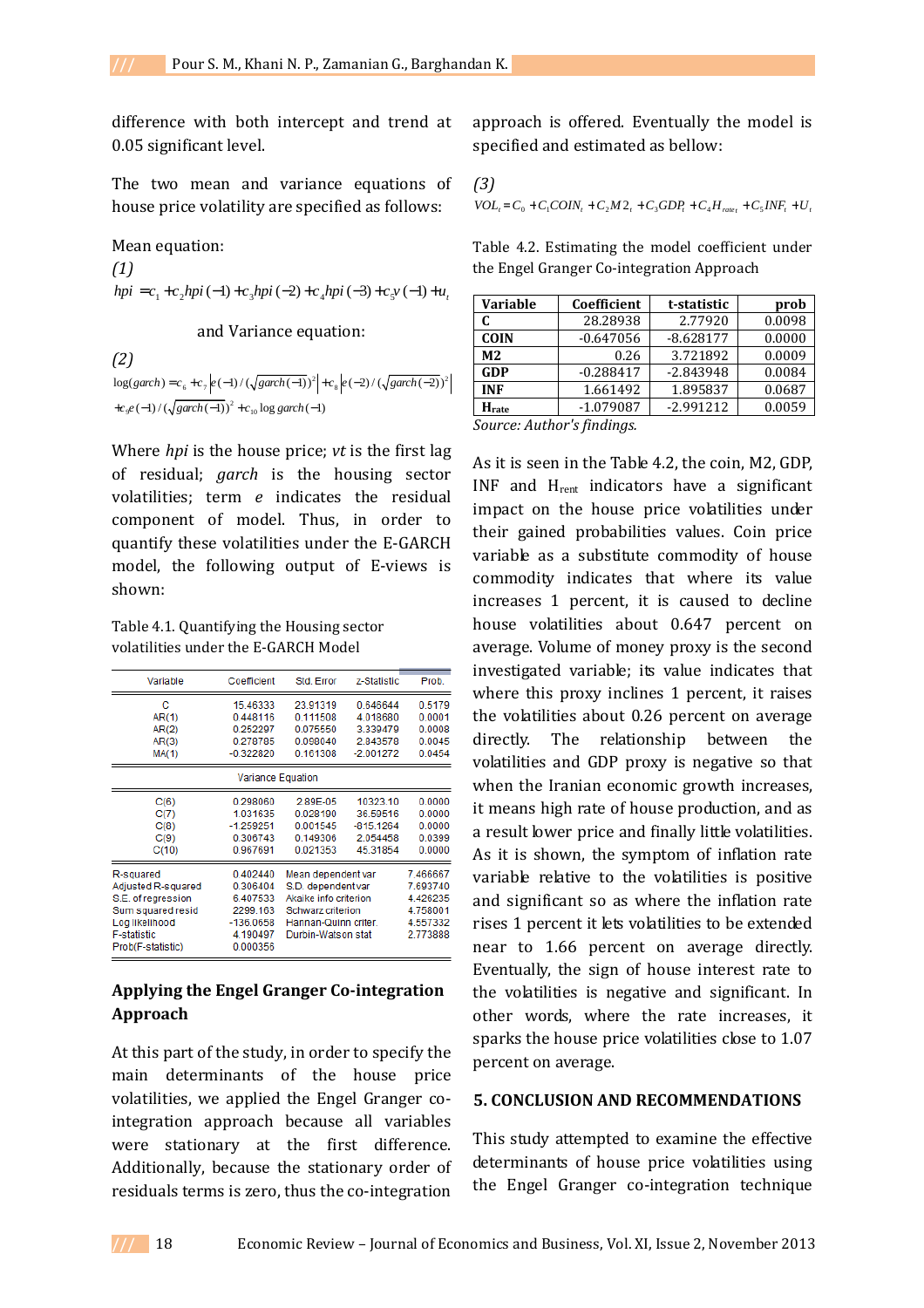after modeling the house price volatilities under the E-Garch model for the period 1973- 2008 in the Iranian economy. According to the results gained from the co-integration approach and examination of the main determinants on the house price volatilities, it can be concluded that all investigated variables including coin price, GDP proxy, volume of money, inflation rate, and house interest rate have a significant impact on the volatilities.

The symptom of the liquidity variable was positive. Thus, the sign indicates that the central bank of Iran as the responsible economic body has not been able to control the liquidity which resulted from the considerable earned oil reviews during the period. Because the Iranian government has intense dependency on oil revenues and since the Central Bank of Iran is not a separate part from the government structure, the role of liquidity control has not been accomplished appropriately. Moreover, the permanent inflation problem of Iranian economy confirms this reality theoretically. Besides, the outputs come from the model estimates show that the inflation rate is another influential factor that is affected by the lack of liquidity control on the economy. Hence, it is recommended that the officials pay more attention to the matter of liquidity control and try to separate the Central Bank from the government structure if they want a more efficient monetary apparatus for the economy.

There are several alternative markets such as exchange market and financial market for the house commodity. Here we considered the coin market as a substitute for the house commodity. The relationship between this alternative market and volatilities proxy was negative and significant. The reason behind the negative symptom goes back to the instability of alternative markets. It means the importance of the Western sanctions imposed in recent years besides the weakness of government supervision in addition to the speculating role of the intermediate individuals

which has a negative impact on the markets in Iran. All these issues are caused to enhance the volatilities through replacing the liquidities within the markets in order to gain more profits. Thus, controlling the fluctuations by the government supervision and interaction with the Western powers can create more stability and confident in the markets and prevent destructive speculations.

The house interest rate is the other negative and significant variable which has an effective impact on the volatilities. The rise of the interest rate in this market is caused to reduce the number of useless roles of the intermediates and finally decrease the volatilities in the house market. This is while a change negatively in the interest rate has a positive influence to absorb the individual intermediates and liquidity of the other markets.

Eventually, pertaining to the gross domestic products variable symptom, it can be said that increase in the GDP means grater supply of the commodity and therefore lower price. As a result, uncertainty in lower prices is less than the upper prices.

Recommendation for the further research can be directed as follows: to consider the other substitute markets like exchange and financial markets for the house commodity in the model, to employ the other form of volatilities patterns including TGARCH; ARCH; ARMA in the model and to examine the effect of house volatilities on the Iranian economic growth which has been modeled by the Classics, Neoclassic and the Endogenous Growth models.

# **REFERENCES**

1. Abbasinejad, H. & Yavari, H. (2009) Impact of Oil Shocks on house price in Iran. *journal of Economic Researches*, pp. 59-77.